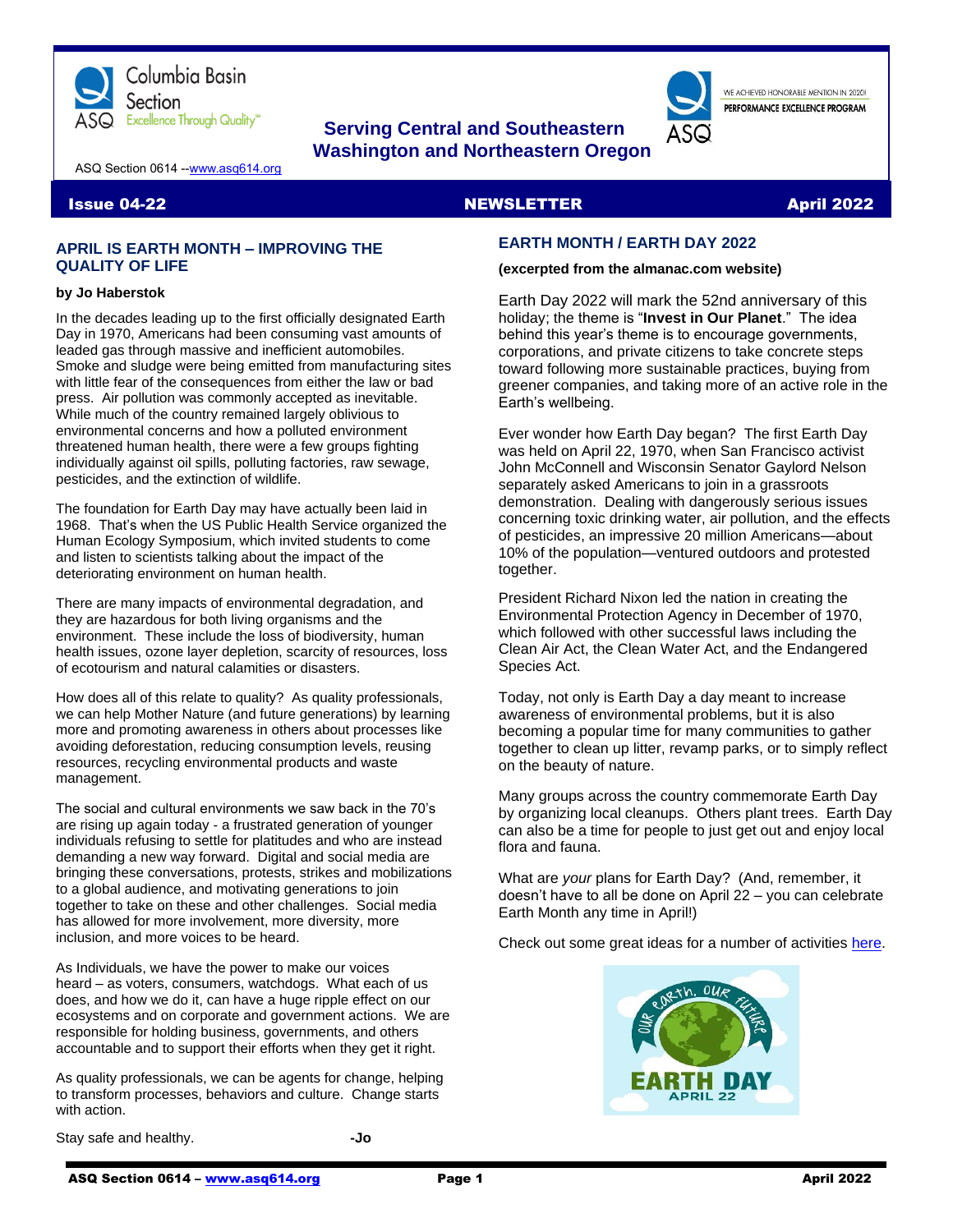

# **Invitation from ASQ Palomar Section April 13, 2022 Virtual Meeting**



#### **DATE:**

**Wednesday, April 13, 2022**

**This is a virtual/Zoom meeting. Log-in information will be provided on the registration confirmation email.**

**Time:**

**6:30 pm – 8:00 pm PDT** *(Networking starts at 6:00 pm; check website to confirm times)*

### **Cost: Free for ASQ members and non-members**

To register for this meeting and obtain the Zoom link and sign-in information, send an [email.](mailto:secretary@asqpalomar.org)

#### **Attendance at this meeting earns 0.5 RUs toward ASQ recertification.**

NOTE: Be sure to use the same email address to join the meeting as you use when registering in order to receive the RUs. You must register for the event and join virtually to receive RUs.

For more information about the Palomar ASQ Section 0708, click [here.](https://my.asq.org/communities/home/347)

For more information about our local Columbia Basin ASQ section and future upcoming events: [www.asq614.org/](http://www.asq614.org/)

## **Managing Cost of Quality for Quality 4.0 Using Software, Systems, and Data Quality Models**



### **Daniel Zrymiak Project Manager, RST Instruments Ltd ASQ Fellow, CMQ/OE, CSSBB, CSQE, CQE**

How can a cost of quality approach, already customized for software and information technology, be applied toward deployment and implementation of Quality 4.0 in an organization? This presentation will help you:

- $\triangleright$  Understand how Quality 4.0 applies proven quality practices to address several specific examples of Industry 4.0 including Additive Manufacturing, Artificial Intelligence, Digital Manufacturing, Cloud Computing, Blockchain, Big Data and Analytics, and the Internet of Things
- ➢ Identify and apply international models (ISO 25010: Systems and Software Quality Requirements and Evaluation; ISO 25012: Data Quality) to determine applicable quality characteristics
- ➢ Identify and apply ITIL practices for managing information and technology, with specific emphasis on Business Analysis, Change Enablement, Release Management, Deployment Management, Incident and Problem Management, and Continuous Improvement
- $\triangleright$  Combine these practices, along with Cost of Quality metrics, to determine the return on investment and benefit to Quality of Quality 4.0 application and deployment

*About the speaker: Daniel Zrymiak is a Project Manager at RST Instruments based in Maple Ridge, British Columbia. He has almost three decades of experience in international quality and risk management, spanning leadership, trusted advisor, and subject expert roles in software development and testing, operational excellence, management consulting, and manufacturing. Daniel holds a Bachelor's degree in Commerce with Honors in Marketing from the University of Saskatchewan in Saskatoon. He is an ASQ Fellow, was awarded ASQ's Feigenbaum and Crosby Medals, and is ASQ certified as a Quality and Organizational Excellence Manager, Six Sigma Black Belt, Software Quality Engineer, and Quality Engineer. Daniel is also credentialed in software engineering, ITIL v4 IT service management, and Scrum Master management. He is a prolific conference and webinar speaker and author and is active in multiple professional and fraternal organizations.*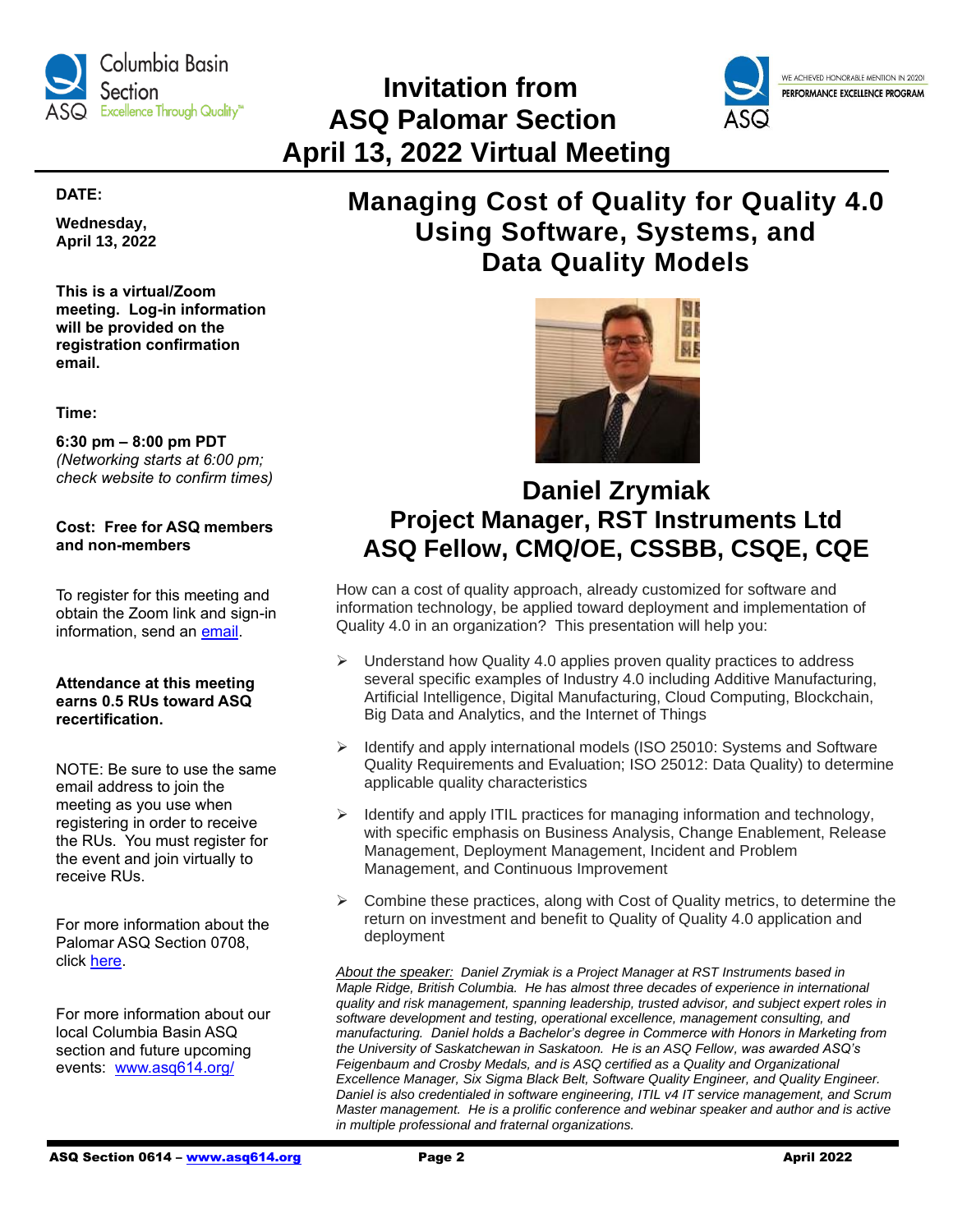

## **Invitation from ASQ Government Section April 19, 2022 Virtual Meeting**



WE ACHIEVED HONORABLE MENTION IN 2020! PERFORMANCE EXCELLENCE PROGRAM

### **DATE:**

**Tuesday, April 19, 2022**

**This is a webinar. Log-in information will be provided on the registration confirmation email.**

**Time:**

**9:00 am –10:am PDT** *(check website to confirm time)*

**Cost: Free for ASQ members and non-members**

To register for this meeting and obtain the webinar link and signin information, click [here.](https://my.asq.org/communities/events/item/155/60/3983)

#### **Attendance at this meeting earns 0.5 RUs toward ASQ recertification.**

NOTE: Be sure to use the same email address to join the virtual meeting as you use when registering in order to receive the RUs. You must register for the event and join virtually to receive RUs.

For more information about ASQ's Government Division, click [here.](https://my.asq.org/communities/home/155)

For more information about our local Columbia Basin ASQ section and future upcoming events: [www.asq614.org/](http://www.asq614.org/)

## **The ATF National Response Team: Using the ASQ/ANSI G1 Standard to Drive Excellence**





## **Robert F. Boland and Wayne G. Shelton Bureau of Alcohol, Tobacco and Firearms Quality Management and Training Units**

This webinar presents the multi-year effort of the Bureau of Alcohol, Tobacco and Firearms (ATF) National Response Team (NRT**) t**o use quality standards to formalize and measure the success of its programs. This has been an important part of their goal of achieving recognition as the premier fire and explosives forensics experts at the National and International levels - important for the agency as it has been the primary investigator at all major national emergency and terrorist events, including the 9/11/2001 terrorist events at the World Trade Center and the Pentagon.

The NRT was the first certified agency under the ISO/IEC Standard 17020:2012 (in 2019), recognizing its technical competence in the field of forensic inspection//scene documentation. The agency then adopted the ASQ/ANSI G1:2021 Standard, guidelines for evaluating the quality of government operations and services to better evaluate its individual system and process operational practices.

Join us for this free member webinar to hear the story of how NRT has enhanced its operations and achieved third-party validation of its recognized competence in performing its forensic service mission, as a part of its commitment to excellence and continued improvement.

*About the speakers: Robert F. Boland and Wayne G. Shelton lead the quality management and training units of ATF. Boland is an ASQ Certified Quality Improvement Associate and earned his bachelor's degree in Law Enforcement from George Mason University. He spent 32 years as a Special Agent and Supervisory Special Agent in Federal Law Enforcement, primarily with ATF, including four years as an active member of the ATF NRT, participating in national level incidents such as the Atlanta Olympics Bombing Case, and the TWA Flight 800 investigation. Shelton is a CQA and a Designated Examiner for the ANSI G1 standard. He has 21 years of experience with the United States Air Force as a Security Specialist and an Office of Special Investigations Special Agent. While in the Air Force, he was responsible for a wide variety of counterintelligence, investigative and anti-terrorism operations worldwide. His current assignment is as the Senior Curriculum Designer and Accreditation Specialist for the ATF National Center for Explosives Training and Research.*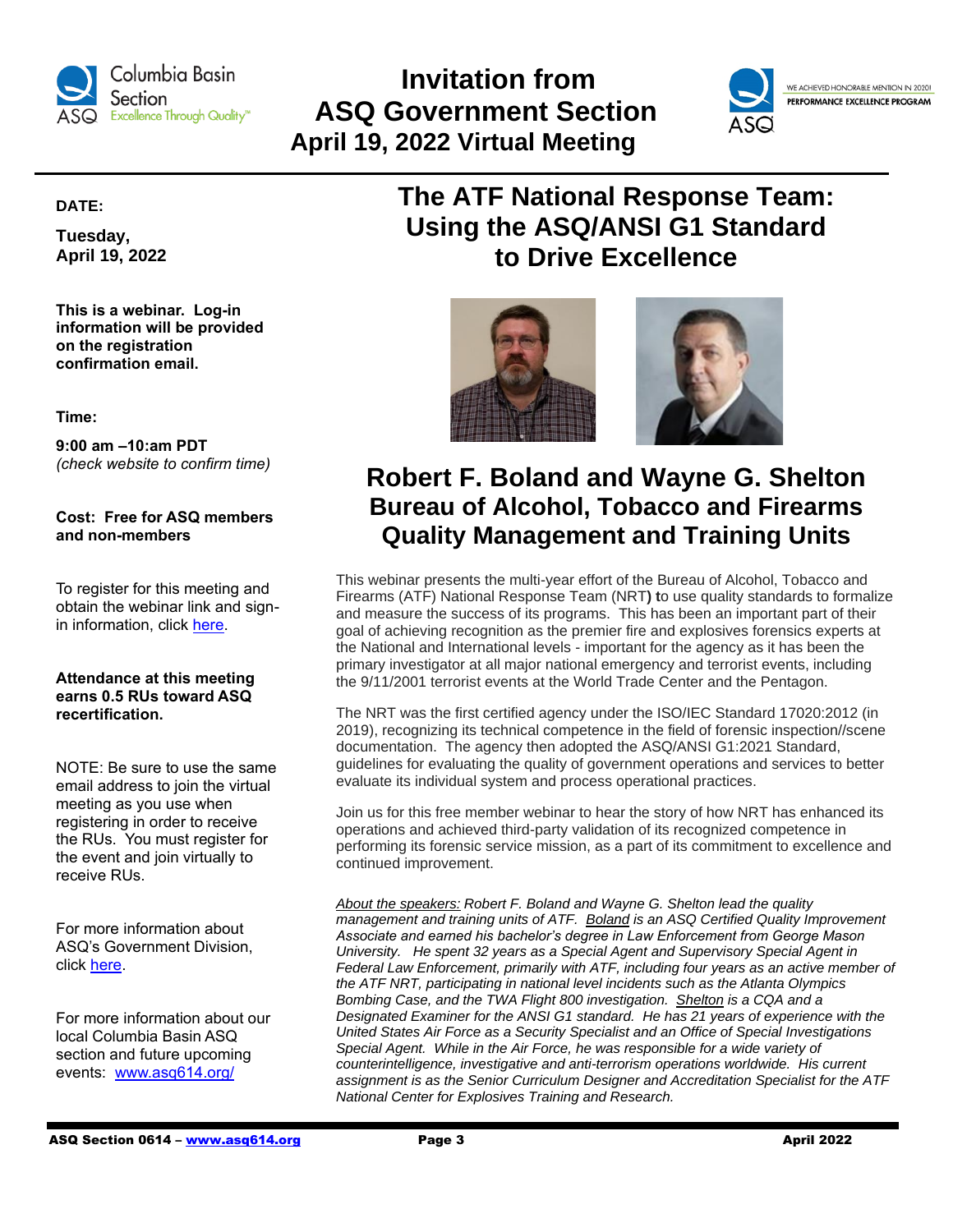#### **APRIL FREE MEMBER GIFTS – TOOLS & TECHNIQUES FOR TEAM SUCCESS**

Member Gifts are an exclusive benefit for all ASQ members. Each monthly gift bundle addresses a specific quality hot topic, method, or tool and can include dozens of valuable resources from ASQ's vast and ever-growing knowledge repository.

The focus this month is on tools and techniques for team success, and the gifts include:

- **Free E-book Samplers** including *Facilitation for Quality*, *Best Practice in Team Excellence, The Team Effectiveness Workbook*, and sections on teams from our newest *Certified Manager of Quality / Operational Excellence*
- **Webinars** on a range of topics including 12 Skills for Growing Teams, Social Performance Management, Facilitating Teams and Projects, and Improving Team **Dynamics**
- **Articles and Case Studies** covering topics including 5S for hybrid work environments, teams as problem solvers, building social connections, leading virtual teams

To access this month's gifts, clic[k here](https://asq.org/membership/member-gift/april-2022) by April 30.]



### **MY FRIENDS PLACE CHILD ABUSE AWARENESS FUNDRAISER**

My Friends Place is Southeastern Washington's first safe overnight sanctuary for homeless teens. First opened in 2011, they provide immediate basic human survival needs for youth on the streets (warm meals, showers, laundry, clothes, and school) ages 13 through 17.

Dedicated staff and volunteer mentors assist in accessing long-term solutions including family reconciliation services, transitional living arrangements, educational programs, and job training, as well as help with mental health or chemical dependency.

April is Child Abuse Awareness Month. Everyone is encouraged to challenge themselves and their friends to a 5K walk/jog/run in support of My Friends Place's fundraiser. All registered participants will receive a medal and information on how to make a difference for local teens trying to overcome abuse and neglect.

[Registration](https://www.facebook.com/events/257727859906550) is now open. For more about My Friends Place and their other needs, click [here.](https://www.safeharborsupportcenter.org/my-friends-place?msclkid=fb0d9319b06211ecb79ee60f1fdabfe0)



#### **IT'S ALMOST TIME FOR WCQI!**  $15-18$ 2022 · HYBRID

#### **May 15-18 Hybrid (In-Person or Virtual) in Anaheim**

**ANAHEIM, CALIFORNIA** 

ASQ's milestone annual conference returns to a live, in-person event this year, accompanied by virtual content that creates convenience and access to quality thought leaders around the world. The 2022 agenda offers insight into the soft skills and technical expertise necessary in today's quality community. Sessions offer real-world examples of processes and concepts that demonstrate innovative ways to sustain and support collaboration, change management, leadership, and a culture of inclusion.

The conference offers many opportunities to network with other quality professionals: Sunday's Welcome Reception, Tuesday's Networking Reception, and also during the exhibit show and all meals. This will be a fun time to reconnect with all the people onsite for WCQI.

Keynote speakers and topics include:

**Ugwem Eneyo:** Africa's Emerging Ecosystem

**Heather McGowan:** The Future Company: Culture and **Capacity** 

**José Morey:** Leonardo Da Vinci and the New Technology Renaissance.

Registration is now open. The cost for in-person attendance is \$1,299 for ASQ members. This includes educational sessions, keynote presentations, lunches and networking opportunities and more. Cost for virtual attendance is \$399 for ASQ members, and includes a daily livestream agenda including sessions, keynotes, and interactive online networking opportunities. Additional discounts are available for ASQ member leaders and student members. For more information, click [here.](https://asq.org/conferences/wcqi/program)

### **FROM ASQ WORLD HEADQUARTERS**

Excellence through quality is the shared mission of ASQ and ASQE.

Check out this short [video guide,](https://www.linkedin.com/posts/asq_asqs-connected-journey-activity-6913137783280705536-TtD1?utm_source=linkedin_share&utm_medium=member_desktop_web) which will take you through the complete connected journey between ASQ, ASQE, and ASQConnEx. Learn more about ASQConnE[x here.](https://asq.org/asqconnex)

Together we seek to inspire excellence, foster continuous improvement, and use data and best-in-class education to ensure that ASQ and ASQE members make an impact.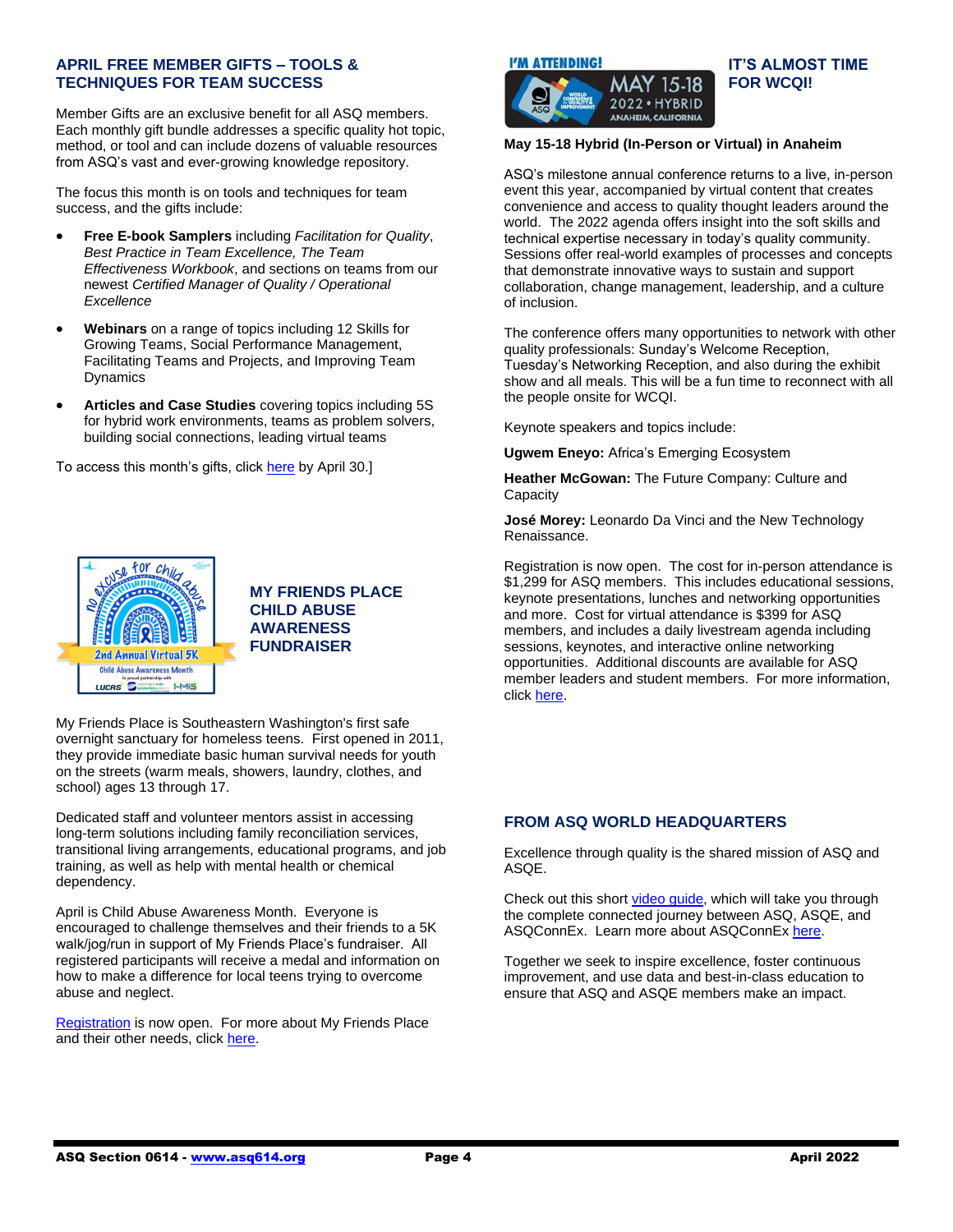### **A CENTURY OF QUALITY**

#### **The Official Quarterly Journal of Delaware ASQ Section**

Check this out – The Delaware ASQ section's quarterly journal includes a lot of really interesting and educational information.

Included are the following:

- Improve your Process: Five Quality Management Leadership Principles
- Theranos: A Cautionary Tale for the Medical Device **Sector**
- Is the new Boeing 737 Max Safe to Fly?
- ASQ Membership and Member Value
- What Kaizen means in Japanese

Read – or download – the Journal from Delaware's [myASQ](https://my.asq.org/communities/files/278/9822)  [webpage.](https://my.asq.org/communities/files/278/9822)

### **MEDICAL DEVICE RULE MDR 2017: A HONEYCOMB OF STANDARDS**

#### **April 12, Portland ASQ Virtual Meeting from 6:00 pm to 7:00 pm PDT**

A frustrating development in the quality field is yet another regulation. At first glance, MDR (Medical Device Regulation) 2017, the EU's medical device regulation, can seem like the worst of the worst. A key element of the MDR is the introduction of a European database in order to increase transparency, ensure traceability of medical devices, and to facilitate the flow of information between manufacturers and users of medical devices, Notified Bodies, EU member states and the European Commission.

The April 12 meeting of the Portland ASQ section features Marcia Weeden, owner of Quality Excellence Services, who has over 15 years of quality assurance experience. She will discuss the evolution of standards and how the MDR's requirements are the epitome of a robust quality and risk management system utilizing the best of quality engineering tools.

Learn more about:

- How the many Industrial Revolutions drove the evolution of quality standards
- How standardization is a learning process and not kneejerk reactions
- The quality and risk management requirements of MDR 2017 and its relevant standards
- Where standardization is heading now and how the FDA is leaning more on MDR 2017

For more information and to register for the meeting, send an [email.](mailto:asqportland0607@gmail.com)

#### **DEVELOPING LEADERS FOR CONTINUOUS IMPROVEMENT: TOOLS + MINDSET = RESPECT FOR PEOPLE**

### **April 14 Seattle ASQ Virtual Meeting at 7:00 pm PDT**

The classic tools of quality and improvement enable us to construct a workplace that provides maximum respect for people. But for that to actually happen we must have that intention from the outset.

Standard work, takt time (the rate at which you need to complete a product to meet customer demand), job tracking, and other methods can all be used to either impose control or to create a work environment that fosters thinking and learning.

The April 14 meeting features Mark Rosenthal, a consultant and well-known blogger in the Lean world. He will share some of the common tools and examine how they can be used to impose control on people or, conversely, to develop autonomous, competent teams.

For more information and to sign up for the meeting, email [Fred.](mailto:fred_cramer@hotmail.com)

### **CULTURAL TRANSFORMATION**

#### **San Fernando and Channel Cities ASQ Virtual Meeting April 19 from 6:00 pm to 8:00 pm PDT**

Is the culture at your company an asset or a liability? This presentation, featuring Lean Six Sigma Master Black Belt Carlos Conejo, takes a look at the DNA that is deeply embedded in team members' assumptions, behaviors and attitudes. This is what makes every company unique.

When company culture aligns with company purpose, strategies and business goals, it accelerates growth, improves employee engagement, reduces risk and builds the brand. But when it does not align, team members will not feel as connected to their jobs. They will not be as productive or engaged. Your company can miss revenue targets, and transformation becomes more difficult, if not impossible.

Carlos will discuss what it takes to create experiences that prompt mindset shifts – sparking the desire to do things fundamentally differently, and how to sustain behavioral changes using technology. He will share techniques that help track cultural health and the factors that drive people's behavior. When we get the culture right, everything else will follow.

To register for this meeting, click [here.](https://www.eventbrite.com/e/cultural-transformation-tickets-308341998217)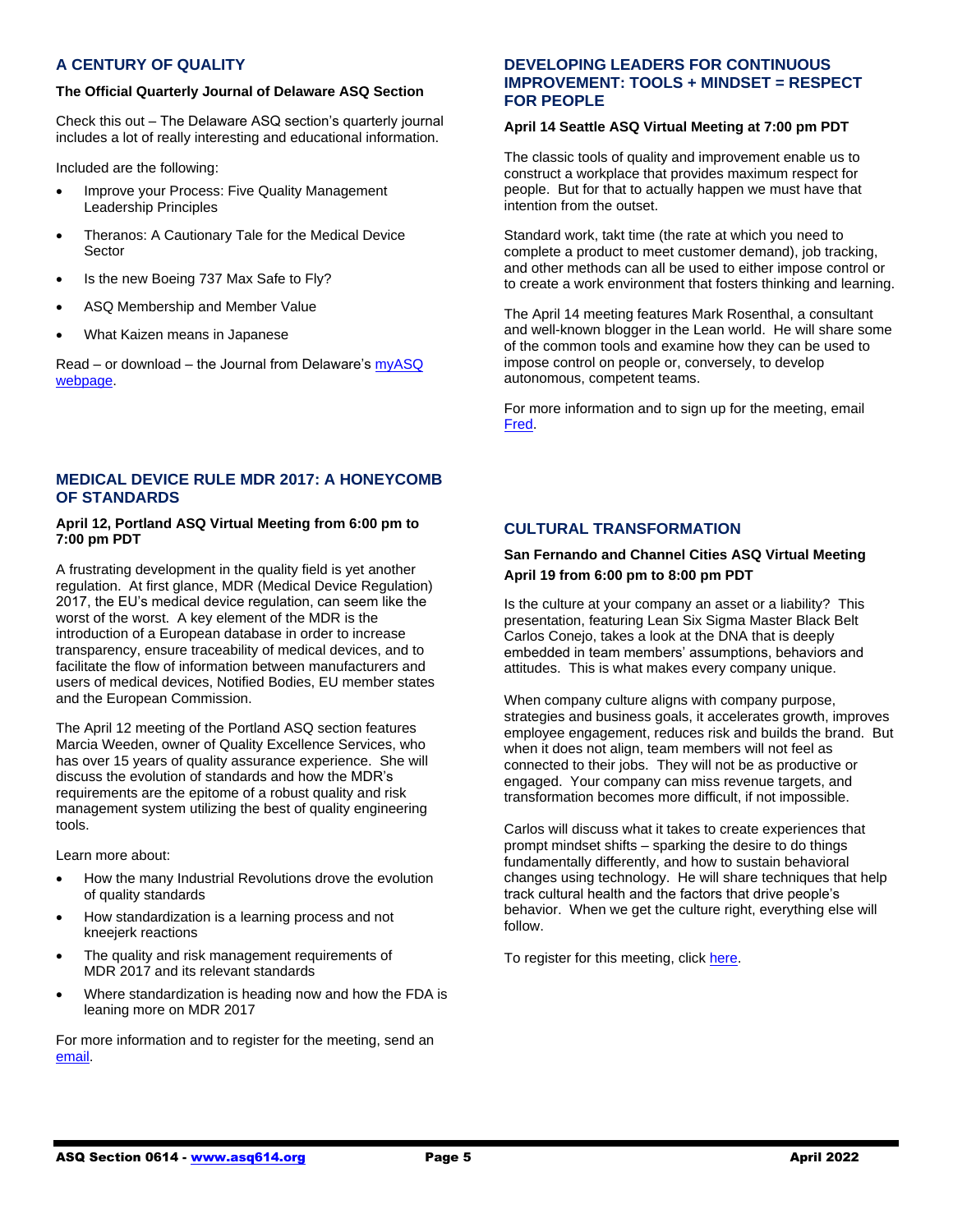#### **WOMEN IN QUALITY: MANAGING GENERATIONAL DIVERSITY**

#### **April 20 - Philadelphia ASQ Section Zoom Webinar From 3:30 pm – 5:00 pm PDT**

This event is sure to be full of dynamic presentations and panel discussions! There will also be a Q&A session about the challenges women face managing generational diversity.

Featured speakers include:

**Heather Wade** - internationally recognized speaker and subject matter expert who holds ASQ certifications in calibration and auditing and has presented at multiple local, national, and international in-person and virtual conferences and webinars

**Lisabeth Wesely-Cassella** – Founder and CEO of L12 Services, which focuses on internal communications and organizational development; her work has contributed to successful project outcomes in federal health policy, international program development, and non-profit/association management

**Sharon Burton** – Global Quality Process Improvement Expert, speaker and CEO of S.L. Burton Consulting, LLC, with over 30 years of experience managing generational diversity.

For more information and to register for this free webinar, click [here.](https://my.asq.org/communities/events/item/204/60/3933)

#### **REBUILDING THE U.S. LABOR FORCE FOR RECOVERY**

#### **Complimentary Webcast April 21 at 9:00 am PDT**

The US workforce is feeling the impacts of the COVID-19 pandemic and a historically tight labor market. To help understand the current and long-term trends shaping the workforce, join trustees, senior policy officials, and experts from the Committee for Economic Development, the public policy center of The Conference Board, for a Policy Watch roundtable webcast on April 21.

Among the key issues that will be addressed:

- **The pandemic's ongoing mark:** In what ways has COVID-19 changed the way employers approach the US workforce?
- **Looking ahead:** What are some long-term trends impacting the US workforce?
- **Increasing participation:** What are some strategies that business leaders can take to increase workforce participation and find the labor they need?
- **A policy approach:** What can policymakers and business leaders do to rebuild America's workforce and increase US global competitiveness?

Panel members include Rosalin Acosta, Paul Decker, Howard Fluhr, Camille A. Olson, and Jessica R. Nicholson. For more information and to register, clic[k here.](https://www.conference-board.org/webcast/policy-watch/April2022?mkt_tok=MjI1LVdCWi0wMjUAAAGDhW5-DPbskyBu7ObJyGZKUjPaIgB3iPhG9lnyN1G-0k6pefeLXcexYzkDvWy489-Sye2ZYsRbShi0eD-vbKAyhdacCREkNqBSRzCf0axg70cCPQ)

#### **GLOBAL LEAN DEPLOYMENT INITIATIVE – ANHEUSER-BUSCH**

#### **April 21 Spokane ASQ Section Virtual Meeting at 6:00 pm PDT**

This meeting features a discussion about a project at Anheuser-Busch InBev in St Louis, Missouri. The objective was to study and understand how to improve the flexibility of production lines to handle multiple products, create more capacity and improve customer delivery. The team used Six Sigma and Lean through Kaizen.

For more information and to obtain the Zoom details, check the Spokane section [website](https://my.asq.org/communities/home/238) or send an [email.](mailto:macandwife79@gmail.co)

#### **OVERCOMING UNNECESSARY LIMITATIONS: WHAT REALLY STALLS COACHING AND TEAMBUILDING, AND HOW TO FIX IT**

#### **Free HRDQ-U Live Webinar April 27 at 11:00 am PDT**

Coaching, facilitating, and training can be powerful processes, producing substantive shifts in how leaders and managers function individually and engage with teams. But we know there are limits. As experienced practitioners, we've likely had clients or groups leave an engagement equipped and ready for real change, and then when the rubber meets the road… not much happens. Results evaporate, initiative falls flat, and at best only a small fraction of what seemed possible actually occurs. People are only so ready, change takes a certain amount of time, and any one person can only go so far, so fast.

In this one-hour webinar, bestselling author Ed Muzio will pull back the curtain on the real reason interventions often don't stick - the invisible systemic forces pulling folks back to their old habits and default approaches once they get back to work. Implementation falters and problems begin as soon as we throw a person back into the mix with their bosses, coworkers, and direct reports - or throw a team back into their broader organization. Why does this happen? And what can be done to prevent it?

In this webinar, you'll learn:

- The concept of a "role set" as it pertains to work groups and the pressures they exert on individuals
- How to compare and contrast role set relationships with those displayed through formal reporting and org chart structures
- How role set pressures form an invisible net that creates systemic pressure in favor of the status quo
- To create personal strategies to help adjust/improve your own approaches for better, faster results

For more information and to register, clic[k here.](https://hrdqu.com/overcoming-unnecessary-limitations-webinar/)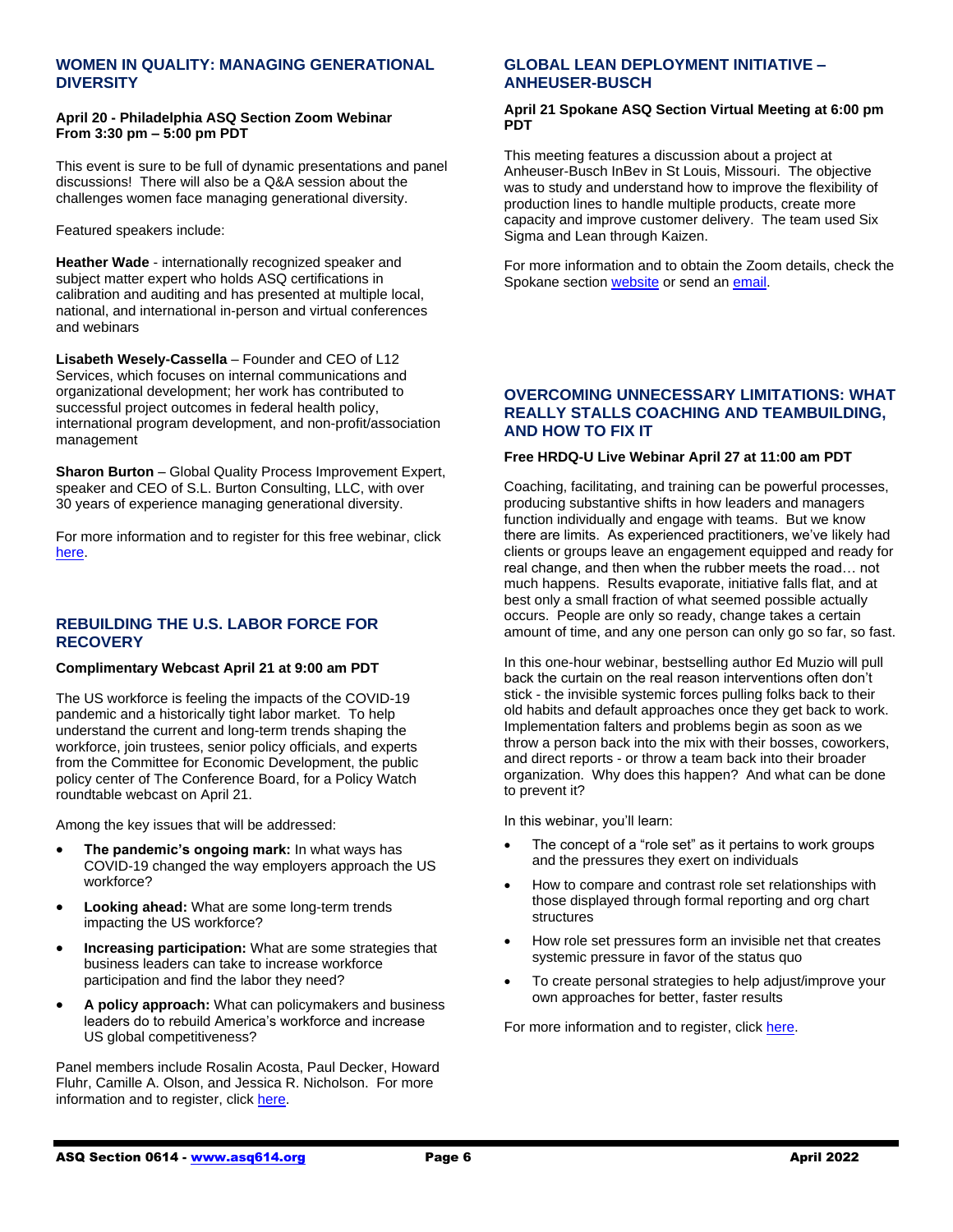#### **BUILDING TRUST, COMMUNICATION, AND RESPECT AT WORK: HOW TO THRIVE IN A MULTI-GENERATIONAL TEAM ENVIRONMENT**

#### **April 27 ASQ Quality Management Division Webinar at 3:00 pm PDT**

Do you work with a diverse range of associates? Is there generational conflict at your workplace? Would you like to be part of the solution?

ASQ's Quality Management Division is dedicated to advancing quality management concepts and principles through their [myASQ website](https://my.asq.org/communities/home/28) and their quarterly peer-reviewed journal *The Quality Management Forum*.

Join presenters Zac Jarrard and Douglas C. Wood on April 27 for this interactive 45-minute webinar to learn more about:

- The strengths of each living generation in the workplace from the Silent Generation to Generation Alpha
- Tools for successfully leveraging multi-generational teams
- Emerging trends to stay relevant for future customers and employees

For more information and to register, clic[k here.](https://my.asq.org/communities/events/item/28/60/3754)

### **STRATEGIC DECISION POINTS FOR CORPORATE INNOVATION**

#### **ASQ Innovation Division Webinar April 28 at 4:00 pm PDT**

This complimentary talk, sponsored by ASQ's Innovation Division, features Andrew Sherwood, 2<sup>nd</sup> Vice President of Innovation Lab with Boston Mutual Life Insurance.

In developing a corporate innovation program, some important strategic questions need to be answered. Andrew made the mistake of ignoring these questions while establishing the Innovation Lab. Between correcting his mistakes and comparing notes with other corporate innovation program leaders, he was able to understand some of the pros and cons related to such strategic decisions and repositioned the Innovation Lab to best serve the company.

Andrew will discuss these decision points and will examine Boston Mutual as a case study for what to do and what not to do

To register, click [here.](https://asq.webex.com/mw3300/mywebex/default.do?nomenu=true&siteurl=asq&service=6&rnd=0.8975067951381529&main_url=https%3A%2F%2Fasq.webex.com%2Fec3300%2Feventcenter%2Fevent%2FeventAction.do%3FtheAction%3Ddetail%26%26%26EMK%3D4832534b00000005542573b31bcb1d3d4f213ccd59ee41b8584157c5fb4b1fd818519df31178b00c%26siteurl%3Dasq%26confViewID%3D218333005165394703%26encryptTicket%3DSDJTSwAAAAUVPpZaMUROWSD4pD8ha4HugdmaQ3RuqHB8ySIHiGPBmg2%26)

Has your email address changed? Help us keep you informed of Columbia Basin ASQ events and information by updating your contact information and email preferences a[t http://www.asq.org/.](http://www.asq.org/)  Log in and click "My Account" to update your membership record. You can add or make email, address and phone changes in the "Contact" tab, and then click on the "email preferences" tab to be sure you are subscribed to receive future Section communications.

#### **THREE ORGANIZATIONS WIN 2021 BALDRIGE AWARDS FOR PERFORMANCE EXCELLENCE**

For more than 30 years, the Baldrige Excellence Framework® has empowered organizations to accomplish their missions, improve results, and become more competitive. The Baldrige Excellence Framework includes the Criteria for Performance Excellence, core values and concepts, and guidelines for evaluating your processes and results. An independent panel of judges recommends the awardees based on a lengthy assessment process.

The 2021 winners were announced last month - the Charter School of San Diego, Mid-America Transplant and MidwayUSA. They are all repeat winners who have used the Baldrige Criteria for Performance Excellence to achieve sustained improvements.

**The Charter School of San Diego** (California) provides free, personalized education to students in grades 6-12 who are at risk of not graduating from high school through a hybrid in-person/online study program. Over the past five years, the school has increased the rate of students either graduating from high school or transitioning back to a traditional high school from 95.7% to 98.1%. It also maintained overall student and parent satisfaction levels of close to 100% from 2016 to 2021.

**Mid-America Transplant** (St. Louis, Missouri) is a private nonprofit that organizes organ transplants and serves as an eye and tissue bank for 84 counties in Missouri, Illinois and Arkansas. Adopting the Baldrige Framework in 2005 with the goal of saving more lives has helped it become one of the top-performing organ procurement organizations nationwide, with more than 125 organs transplanted annually per 1 million population since 2017. Between 2003 and 2020, the organization showed a 167% increase in organs transplanted and a 385% increase in tissue donors, saving and healing thousands of lives.

**MidwayUSA** (Columbia, Missouri) is a family-owned internet retailer offering products for shooting, hunting, fishing and the outdoors. It ranks in the top 3% of the best U.S. performers in customer satisfaction out of 3,500 internet retailers. Sales per full-time employee increased from about \$500,000 in 2014 to more than \$1 million in 2020. MidwayUSA outperforms the next-best online retail competitor in overall supplier and partner satisfaction with a 94% satisfaction rate in 2020 and 2021.

**Best Practice Awards:** The Baldrige judges also may recognize other organizations that are candidates for the Baldrige award but are not selected as winners. This year, the judges selected just one organization for this honor: **Adventist HealthCare,** headquartered in Gaithersburg, Maryland, was recognized for its role-model practices in leadership.

Learn more about the Baldrige performance Excellence Program, the 2021 recipients, and the Baldrige Excellence Framework (great for self-assessments!) [here.](https://www.nist.gov/baldrige)